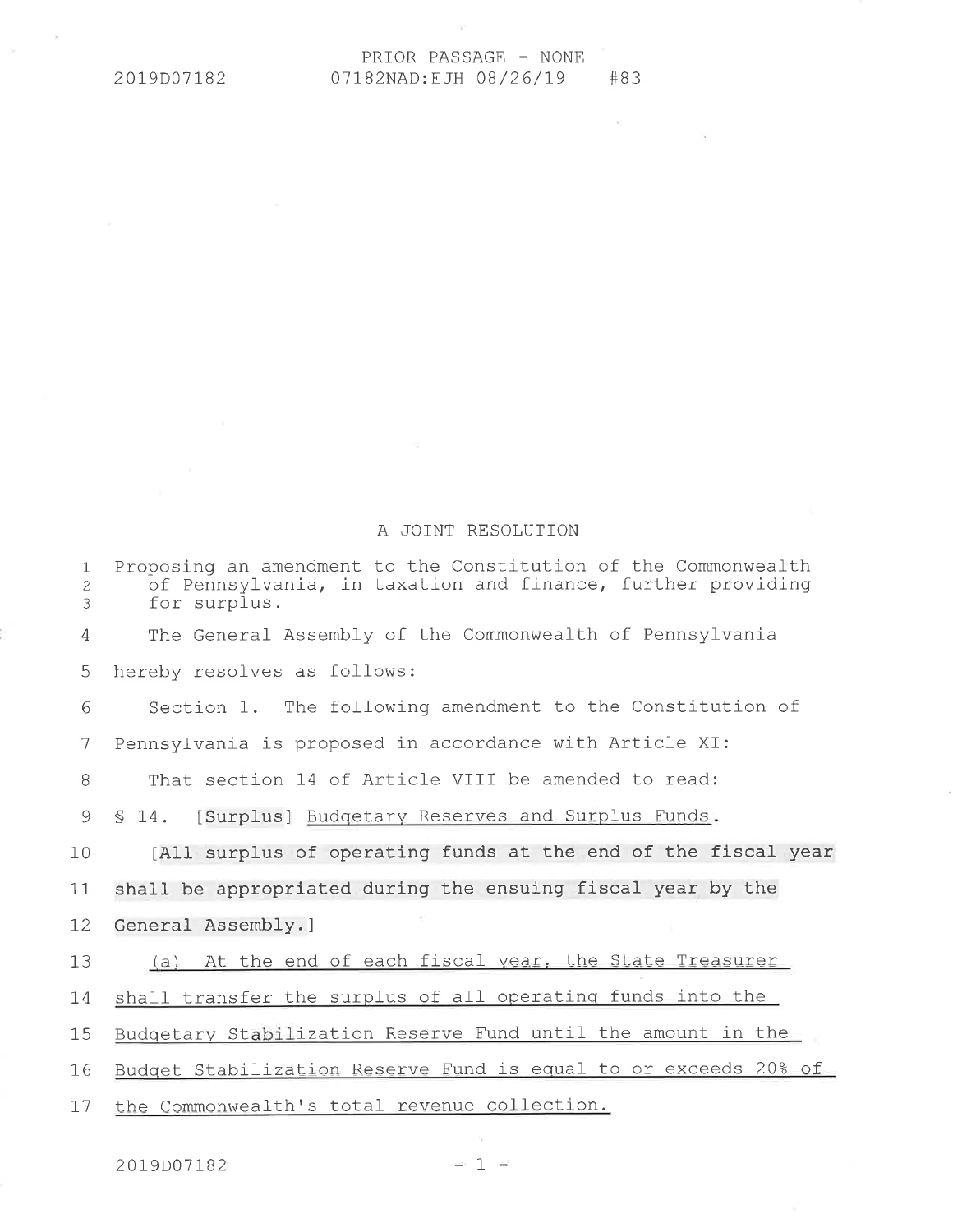$\mathbf 1$ (b) Surplus operating funds at the end of a fiscal year in  $\sqrt{2}$ which the Budgetary Stabilization Reserve Fund balance exceeds 3 20% of the Commonwealth's total revenue collection shall be appropriated during the ensuing fiscal year by the General  $\overline{4}$ 5 Assembly. 6 (c) Money transferred into the Budgetary Stabilization  $\overline{7}$ Reserve Fund under subsection (a) shall be subject to the  $8\,$ following restrictions: (1) The State Treasurer may loan up to 20% of the balance in 9 the Budgetary Stabilization Reserve Fund to pay obligations of  $10$  $11$ the General Fund if the money in the General Fund is  $12$ insufficient to pay the obligations of the General Fund. The 13 money shall be repaid within the fiscal year in which it is 14 loaned. 15 (2) The General Assembly shall not appropriate money in the 16 Budgetary Stabilization Reserve Fund unless approved by two-17 thirds of the members in the Senate and the House of 18 Representatives. 19 Section 2. (a) Upon the first passage by the General Assembly of this proposed constitutional amendment, the 20 21 Secretary of the Commonwealth shall proceed immediately to 22 comply with the advertising requirements of section 1 of Article XI of the Constitution of Pennsylvania and shall transmit the 23 required advertisements to two newspapers in every county in 24 which such newspapers are published in sufficient time after 25 26 passage of this proposed constitutional amendment. 27 (b) Upon the second passage by the General Assembly of this proposed constitutional amendment, the Secretary of the 28 Commonwealth shall proceed immediately to comply with the 29 advertising requirements of section 1 of Article XI of the 30

 $-2 -$